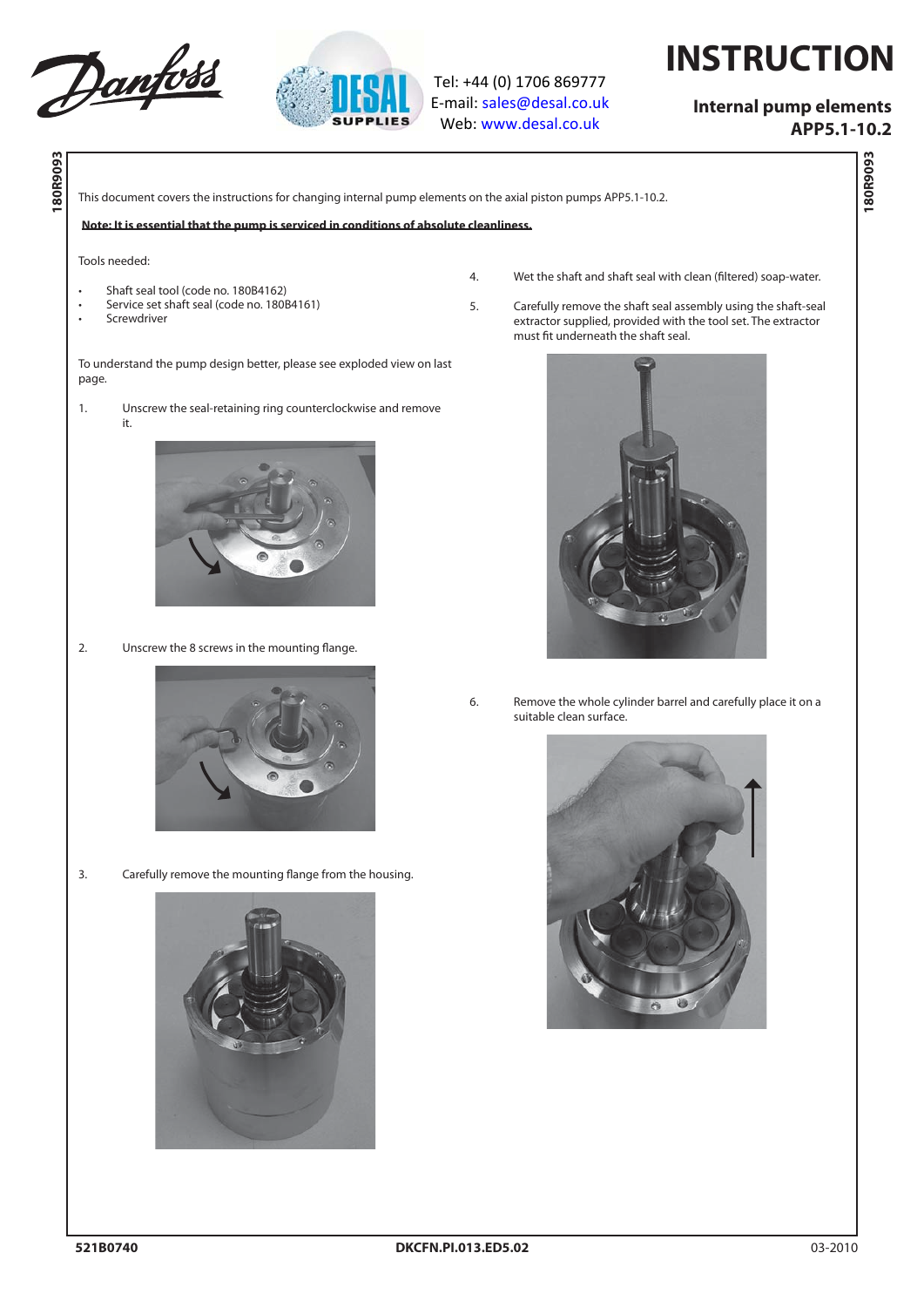7. Remove the pistons, retaining plate, distance ring and retaining ball from the cylinder barrel.





8. Carefully remove the valve plate assembly using a screwdriver.



- 9. Remove the O-rings and back-up rings from the valve plate.
- 10. Mount the new back-up rings on the new valve plate.
- 11. Mount the new O-rings.



12. Carefully press, by hand, the cylinder barrel onto the valve plate.



13. Remove the port plate by hand



14. When mounting the port plate position the port plate over the guide pin. **IMPORTANT: Make sure that the guide pin is located in the** 

**locating hole in the port plate.**



Guide pin

15. Carefully slide the cylinder barrel into the housing.

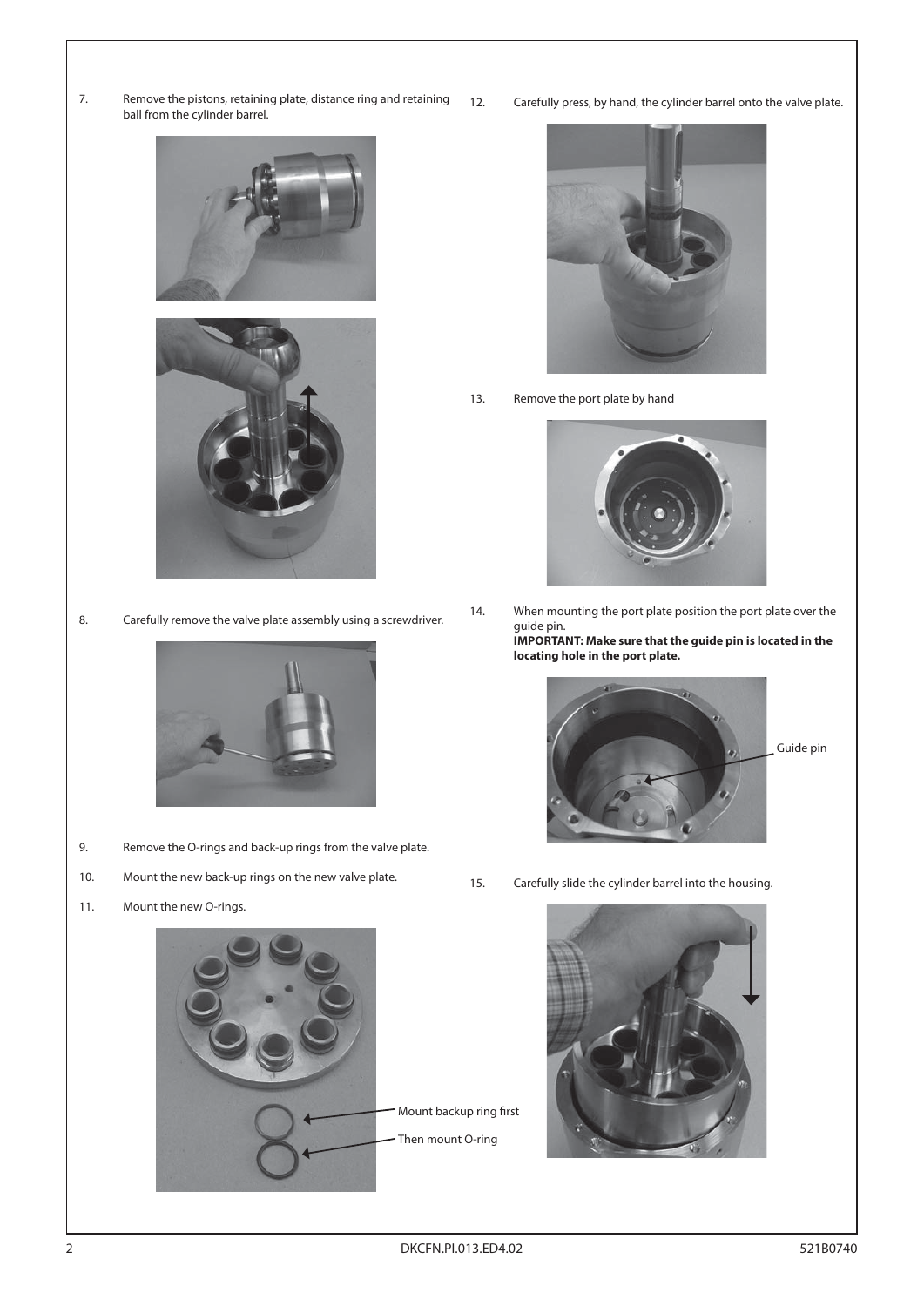- 
- 16. Fit the retaining ball onto the shoulder of the shaft.



- 17. Carefully position all the pistons into the retaining ring.
- 18. Position all the pistons, one in each piston bore, in the cylinder barrel. It may be necessary to tilt the retaining ring to allow the pistons to fit into the piston bores.



19. Position the new white spacer on top of the retaining ball.



20. Mount the new shaft seal following the instructions in "Shaft Seal - APP 5.1 - 10.2" (521B0738).



21. Unscrew the screw.



22. Turn the mounting flange upside down.



23. Remove the swash plate and the spacer.

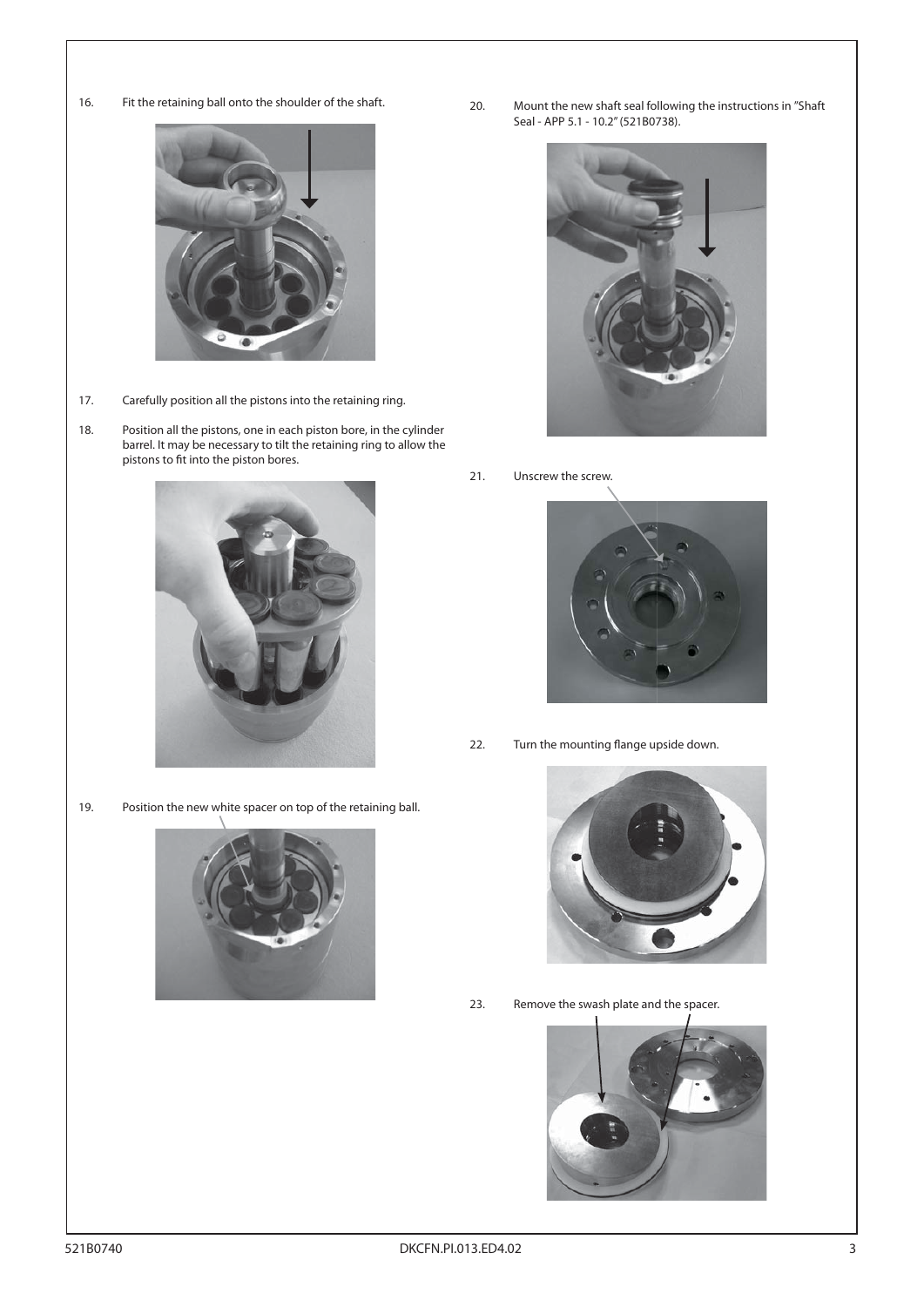



25. Mount the spacer on the swash plate.



26. Position the swash plate on the mounting flange using the guide pins and fix it with the screw.



27. The mounting flange is now ready to be mounted on the housing.



28. Position the guide pin in the housing.



29. Position and carefully press, by hand, the combined flange and swash plate into the housing. **IMPORTANT: Ensure not to cut the O-ring.**



30. Screw the 8 screws into the flange and the housing. Turn each screw 2 rounds at a time to ensure the flange is mounted as straight as possible

Tighten the screws to a torque of  $30 \pm 3$  Nm.  **To prevent seizing-up, lubricate the threads on the 8 screws with grease,** screw them into the pump and tighten by hand. Use Molykote® D paste from Dow Corning or Klüber UH1 84-201 from Klüber lubrication.



31. Mount the seal retainer ring Tighten the ring with a torque of  $30 \pm 3$  Nm.

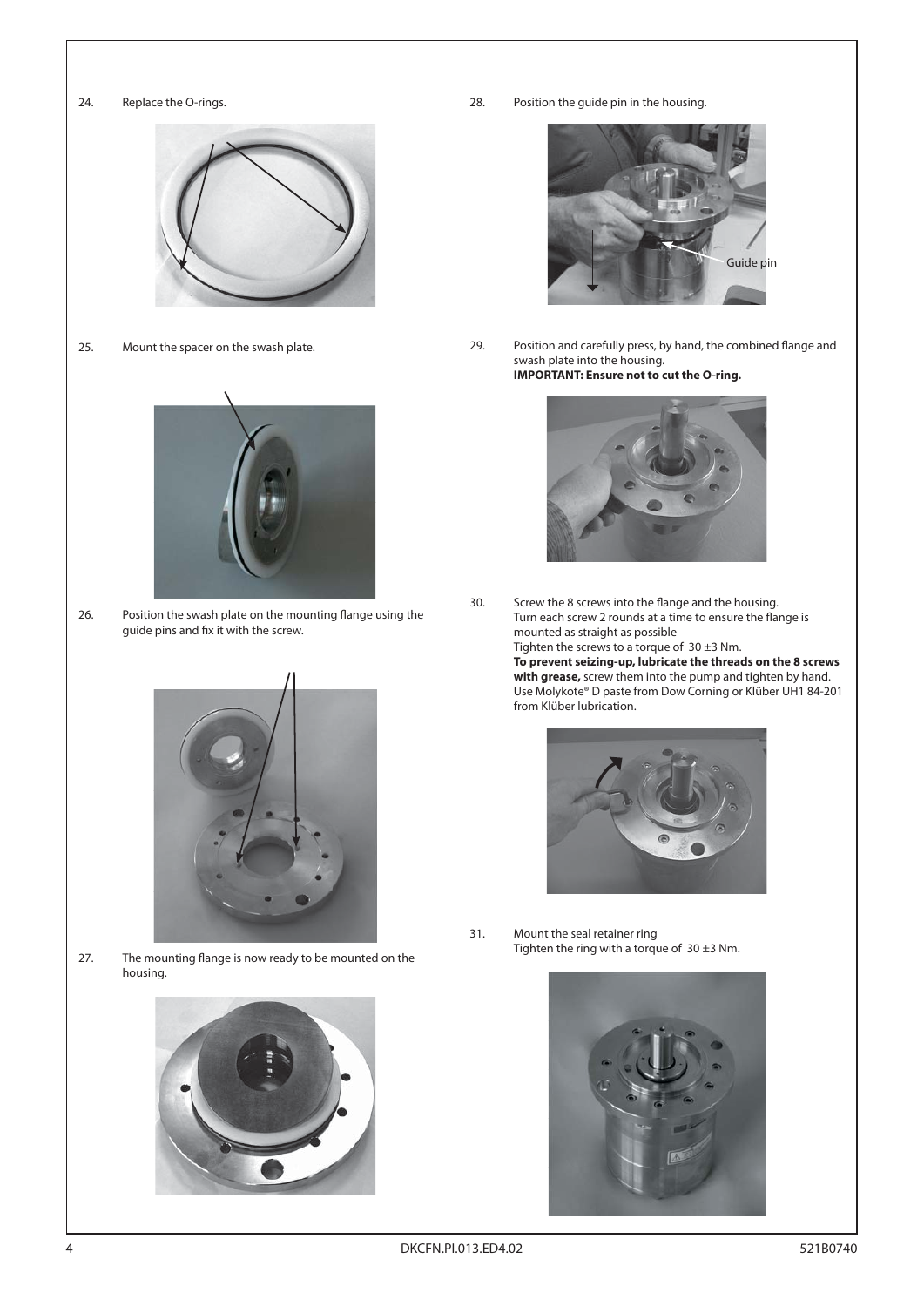| Parts list for APP 5.1-10.2 |                             |                                       |                              |                                   |                                          |                                         |                                      |                                      |                                   |                                    |                                 |                                    |                                    |                                    |                                    |                                     |
|-----------------------------|-----------------------------|---------------------------------------|------------------------------|-----------------------------------|------------------------------------------|-----------------------------------------|--------------------------------------|--------------------------------------|-----------------------------------|------------------------------------|---------------------------------|------------------------------------|------------------------------------|------------------------------------|------------------------------------|-------------------------------------|
|                             |                             |                                       |                              | 180B4161 - Sealset (APP5, 1-10,2) | 180B4160 - Cylinder barrel (APP5,1-10,2) | 180B4158 - Valve plate set (APP5,1-8,2) | 180B4159 - Valve plate set (APP10,2) | 180B4156 - Retainer set (APP5,1-8,2) | 180B4157 - Retainer set (APP10,2) | 180B4154 - Piston set (APP5,1-8,2) | 180B4155 - Piston set (APP10,2) | 180B4129 - Swashplate set (APP5,1) | 180B4130 - Swashplate set (APP6,5) | 180B4131 - Swashplate set (APP7,2) | 180B4132 - Swashplate set (APP8,2) | 180B4133 - Swashplate set (APP10,2) |
| Pos.                        | Qnt.                        | Designation                           | Material                     |                                   |                                          |                                         |                                      |                                      |                                   |                                    |                                 |                                    |                                    |                                    |                                    |                                     |
| $\mathbf{1}$                | $\mathbf{1}$                | Housing                               | Duplex                       |                                   |                                          |                                         |                                      |                                      |                                   |                                    |                                 |                                    |                                    |                                    |                                    |                                     |
| $\overline{2}$              | $\mathbf{1}$                | Pin (ø6*10)                           | AISI316                      | X                                 |                                          |                                         |                                      |                                      |                                   |                                    |                                 |                                    |                                    |                                    |                                    |                                     |
| 3                           | $\mathbf 2$                 | <b>Bleed screw</b>                    | Duplex                       | Χ                                 |                                          |                                         |                                      |                                      |                                   |                                    |                                 |                                    |                                    |                                    |                                    |                                     |
| 4                           | $\overline{2}$              | O-ring (ø4,5*1,5)                     | <b>NBR</b>                   | X                                 |                                          |                                         |                                      |                                      |                                   |                                    |                                 |                                    |                                    |                                    |                                    |                                     |
| 31                          | $\mathbf{1}$                | Swash plate 5,1                       | Super duplex                 |                                   |                                          |                                         |                                      |                                      |                                   |                                    |                                 | X                                  |                                    |                                    |                                    |                                     |
| 31                          | $\mathbf{1}$                | Swash plate 6,5                       | Super duplex                 |                                   |                                          |                                         |                                      |                                      |                                   |                                    |                                 |                                    | X                                  |                                    |                                    |                                     |
| 31                          | $\mathbf{1}$                | Swash plate 7,2                       | Super duplex                 |                                   |                                          |                                         |                                      |                                      |                                   |                                    |                                 |                                    |                                    | X                                  |                                    |                                     |
| 31                          | $\mathbf{1}$                | Swash plate 8,2                       |                              |                                   |                                          |                                         |                                      |                                      |                                   |                                    |                                 |                                    |                                    |                                    | X                                  |                                     |
| 31                          | $\mathbf{1}$                | Swash plate 10,2                      | Super duplex<br>Super duplex |                                   |                                          |                                         |                                      |                                      |                                   |                                    |                                 |                                    |                                    |                                    |                                    | X                                   |
|                             |                             |                                       |                              |                                   |                                          |                                         |                                      |                                      |                                   |                                    |                                 |                                    |                                    |                                    |                                    |                                     |
| 34<br>36                    | $\mathbf 2$<br>$\mathbf{1}$ | Pin (ø6*10)                           | AISI316<br><b>NBR</b>        | X<br>X                            |                                          |                                         |                                      |                                      |                                   | X                                  | Χ                               | X<br>Χ                             | X<br>X                             | X<br>X                             | X<br>Χ                             | X<br>X                              |
|                             |                             | O-ring (ø117*2,5)                     |                              |                                   |                                          |                                         |                                      |                                      |                                   |                                    |                                 |                                    |                                    |                                    |                                    |                                     |
| 61                          | $\mathbf{1}$                | Cylinder barrel                       | Super duplex                 |                                   | Χ                                        |                                         |                                      |                                      |                                   |                                    |                                 |                                    |                                    |                                    |                                    |                                     |
| 64                          | $\mathbf{1}$                | Retainer guide                        | Super duplex                 |                                   |                                          |                                         |                                      | X                                    | X                                 |                                    |                                 |                                    |                                    |                                    |                                    |                                     |
| 65                          | $\mathbf{1}$                | Retainer plate 5,1-8,2                | Super duplex                 |                                   |                                          |                                         |                                      | X                                    |                                   |                                    |                                 |                                    |                                    |                                    |                                    |                                     |
| 65<br>66                    | $\mathbf{1}$<br>9           | Retainer plate 10,2<br>Piston 5,1-8,2 | Super duplex<br>Super duplex |                                   |                                          |                                         |                                      |                                      | X                                 | Χ                                  |                                 |                                    |                                    |                                    |                                    |                                     |
| 66                          | 9                           | Piston 10,0                           | Super duplex                 |                                   |                                          |                                         |                                      |                                      |                                   |                                    | Χ                               |                                    |                                    |                                    |                                    |                                     |
| 67                          | $\mathbf{1}$                | Key 10*8*45                           | AISI302                      | Χ                                 |                                          |                                         |                                      |                                      |                                   |                                    |                                 |                                    |                                    |                                    |                                    |                                     |
| 91                          | $\mathbf{1}$                | Portplate 5,1-8,2                     | Super duplex/PEEK            |                                   |                                          | X                                       |                                      |                                      |                                   |                                    |                                 |                                    |                                    |                                    |                                    |                                     |
| 91                          | $\mathbf{1}$                | Portplate 10,2                        | Super duplex/PEEK            |                                   |                                          |                                         | X                                    |                                      |                                   |                                    |                                 |                                    |                                    |                                    |                                    |                                     |
| 92                          | $\mathbf{1}$                | Valve plate                           | Super duplex                 |                                   |                                          | Χ                                       | X                                    |                                      |                                   |                                    |                                 |                                    |                                    |                                    |                                    |                                     |
| 93                          | 9                           | Backup ring                           | PEEK                         | X                                 |                                          | X                                       | X                                    |                                      |                                   |                                    |                                 |                                    |                                    |                                    |                                    |                                     |
| 94                          | 9                           | O-ring (ø18,3*2,4)                    | <b>NBR</b>                   | X                                 |                                          | Χ                                       | X                                    |                                      |                                   |                                    |                                 |                                    |                                    |                                    |                                    |                                     |
| 181                         | $\mathbf{1}$                | Port flange                           | Super duplex                 |                                   |                                          |                                         |                                      |                                      |                                   |                                    |                                 |                                    |                                    |                                    |                                    |                                     |
| 182                         | $\mathbf{1}$                | O-ring (ø135*3)                       | <b>NBR</b>                   | X                                 |                                          |                                         |                                      |                                      |                                   |                                    |                                 |                                    |                                    |                                    |                                    |                                     |
| 183                         | $\mathbf{1}$                | Guide pin                             | Super duplex                 |                                   |                                          |                                         |                                      |                                      |                                   |                                    |                                 |                                    |                                    |                                    |                                    |                                     |
| 184                         | $\mathbf{1}$                | Pin (ø6*10)                           | AISI316                      | X                                 |                                          |                                         |                                      |                                      |                                   |                                    |                                 |                                    |                                    |                                    |                                    |                                     |
| 185                         | $\mathbf{1}$                | Pin (ø6*10)                           | PEEK                         | X                                 |                                          |                                         |                                      |                                      |                                   |                                    |                                 |                                    |                                    |                                    |                                    |                                     |
| 186                         | $\,$ 8 $\,$                 | Screw M8*20                           | AISI316                      | X                                 |                                          |                                         |                                      |                                      |                                   |                                    |                                 |                                    |                                    |                                    |                                    |                                     |
| 187                         | $\overline{2}$              | Port connection/plug                  |                              |                                   |                                          |                                         |                                      |                                      |                                   |                                    |                                 |                                    |                                    |                                    |                                    |                                     |
| 211                         | $\mathbf{1}$                | Flange                                | AISI316                      |                                   |                                          |                                         |                                      |                                      |                                   |                                    |                                 |                                    |                                    |                                    |                                    |                                     |
| 212                         | $\mathbf{1}$                | O-ring (ø135*3)                       | <b>NBR</b>                   | X                                 |                                          |                                         |                                      |                                      |                                   | X                                  | X                               | X                                  | X                                  | X                                  | X                                  | X                                   |
| 213                         | $\mathbf{1}$                | Plate                                 | <b>PEHD 1000</b>             |                                   |                                          |                                         |                                      |                                      |                                   |                                    |                                 | Χ                                  | X                                  | X                                  | X                                  | X                                   |
| 214                         | $\mathbf{1}$                | O-ring (ø58*2)                        | <b>NBR</b>                   | $\mathsf X$                       |                                          |                                         |                                      |                                      |                                   |                                    |                                 |                                    |                                    |                                    |                                    |                                     |
| 215                         | $\mathbf{1}$                | Shaft seal                            | Hasteloy/NBR                 | X                                 |                                          |                                         |                                      |                                      |                                   |                                    |                                 |                                    |                                    |                                    |                                    |                                     |
| 216                         | $\mathbf{1}$                | Stop bush                             | PEEK                         | X                                 |                                          |                                         |                                      |                                      |                                   |                                    |                                 |                                    |                                    |                                    |                                    |                                     |
| 217                         | $\mathbf{1}$                | Bush                                  | Super duplex                 |                                   |                                          |                                         |                                      |                                      |                                   |                                    |                                 |                                    |                                    |                                    |                                    |                                     |
| 218                         | 8                           | Screw M8*20                           | AISI316                      | X                                 |                                          |                                         |                                      |                                      |                                   | X                                  | X                               | X                                  | X                                  | X                                  | X                                  | X                                   |
| 219                         | $\mathbf{1}$                | Screw                                 | AISI316                      | Χ                                 |                                          |                                         |                                      |                                      |                                   |                                    |                                 | Χ                                  | Χ                                  | X                                  | X                                  | X                                   |
|                             |                             | Instruction                           |                              | X                                 | X                                        | X                                       | X                                    | X                                    | X                                 | X                                  | Χ                               | Χ                                  | X                                  | X                                  | X                                  | X                                   |